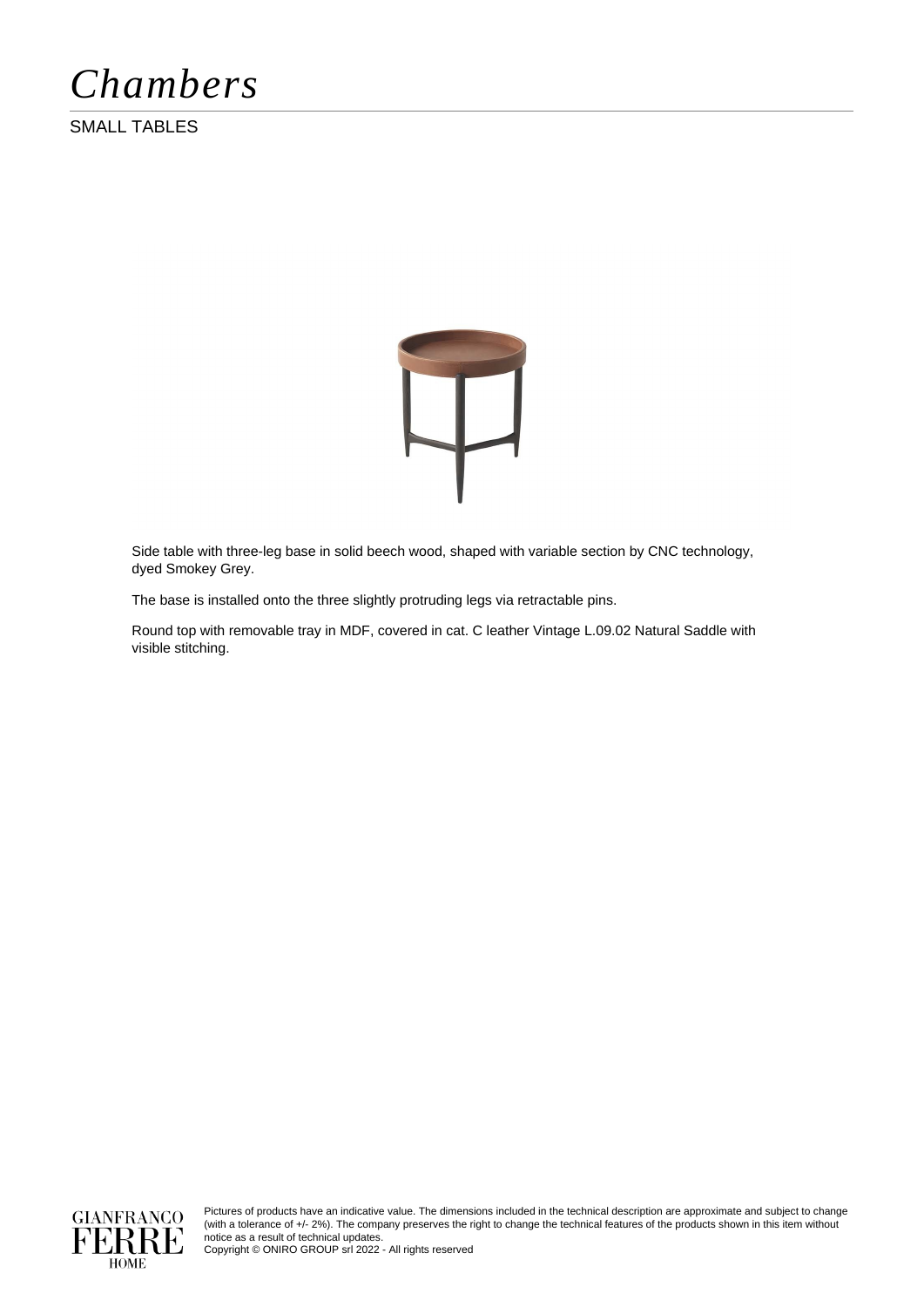# *Chambers Dimensions*

### SMALL TABLES

Side table with three-leg base in solid beech wood, shaped with variable section by CNC technology, dyed in the finishings from Gianfranco Ferré Home Collection.

The base is installed onto the three slightly protruding legs via retractable pins.

Round top with removable tray in MDF, covered in leather with visible stitching from Gianfranco Ferré Home Collection.



## **CHB.231.A**

Side table

#### **Standard features** dia 60 H 60 cm dia 23.62 H 23.62 in



Pictures of products have an indicative value. The dimensions included in the technical description are approximate and subject to change (with a tolerance of +/- 2%). The company preserves the right to change the technical features of the products shown in this item without notice as a result of technical updates.